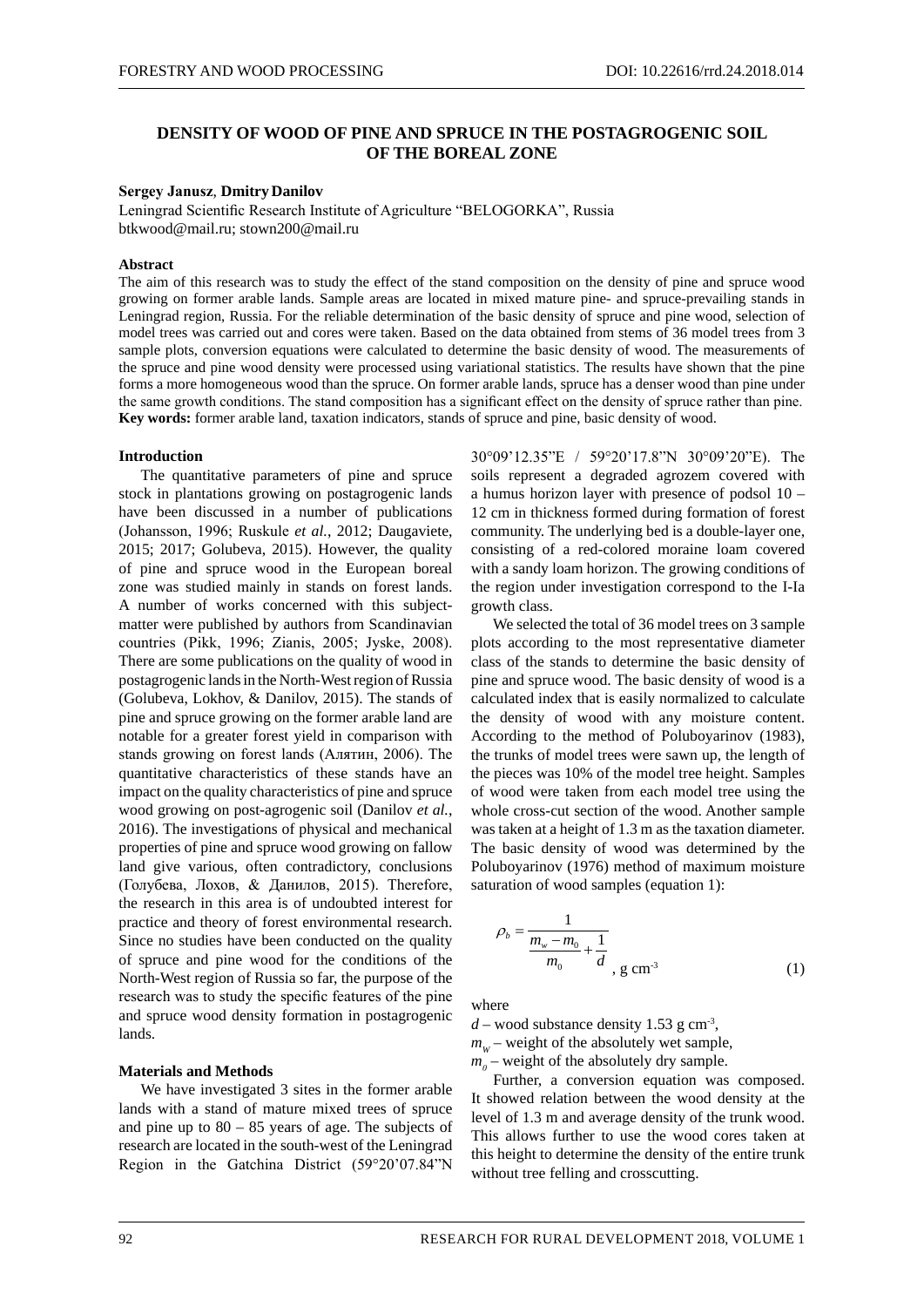Table 1

| Object of research #1 with spruce predominance    |                |                           |      |              |                   |  |  |  |
|---------------------------------------------------|----------------|---------------------------|------|--------------|-------------------|--|--|--|
| Species                                           | Content,%      | $D_{av}$ , cm<br>A, years |      | $H_{av}$ , m | M, m <sup>3</sup> |  |  |  |
| Spruce                                            | 80             | 80                        | 28.9 | 28.8         | 288               |  |  |  |
| Pine                                              | 18             | 85                        | 39.6 | 28.4         | 64                |  |  |  |
| Aspen                                             | 1              | 50                        | 27.9 | 25.5         | 3                 |  |  |  |
| Birch                                             | 1              | 60                        | 23.1 | 24.2         | 4                 |  |  |  |
| Object of research #2 with predominance of spruce |                |                           |      |              |                   |  |  |  |
| Spruce                                            | 55             | 80                        | 27.1 | 28.2         | 309               |  |  |  |
| Pine                                              | 38             | 85                        | 35.2 | 27.8         | 215               |  |  |  |
| Aspen                                             | 5              | 50                        | 29.3 | 25.7         | 27                |  |  |  |
| Birch                                             | $\overline{2}$ | 60                        | 18.0 | 21.6         | 14                |  |  |  |
| Object of research #3 with predominance of pine   |                |                           |      |              |                   |  |  |  |
| Spruce                                            | 59             | 85                        | 31.2 | 27.4         | 269               |  |  |  |
| Pine                                              | 32             | 80                        | 21.8 | 25.4         | 148               |  |  |  |
| Aspen                                             | 4              | 50                        | 33.8 | 26.2         | 18                |  |  |  |
| Birch                                             | 5              | 60                        | 24.6 | 24.7         | 22                |  |  |  |

# **Average taxation characteristic values of stand of mixed trees of spruce and pine growing on the postagrogenic soil**

Calculation of the average basic density of wood for the stand consisting of spruce and pine trees was made as the average weighted value, depending on the diameter class of trees represented within this stand.

A suite of applied computer programs was used to detect significant differences. The Statistica 11 program was used for statistical processing.

### **Results and Discussions**

On the basis of the samples selected from the model trees, the conversion equations (2,3) were obtained to calculate the basic density of the wood of the соre samples selected by the Pressler's borer at the height of 1.3m above soil surface  $(x)$  for the entire tree trunk (*y*)*.* The calculated equations have a high level of determination (*R2* ).

*for pine: y=1.00x-45.87, R2 =0.70* (2)

for *spruce*: 
$$
y=0.92x+28.22
$$
,  $R^2=0.93$  (3)

On the basis of the cores of wood selected from the represented trees according to the stand diameter class, calculation of the average basic wood density according to the diameter class was made. For a reliable analysis of the wood density, the coefficient of variation  $(C_v)$  of this index was calculated for determination of the required number of cores. The coefficient of variation less than 10% indicates a weak variability of the characteristic and from 10 to 20% indicates an average one (4).

$$
C_{\nu} = \sigma/M \pm 100\%,\tag{4}
$$

where  $M$  – arithmetic mean value, *σ* – mean square deviation.

About  $6 - 12$  measurements by Student t-test with  $C_v$  5 – 11% are required for reliable analyses with *t table*=2.6, *p-value*=0.9 (Freedman, 2005).

The density of wood is a deterministic feature and therefore the variability is not high, as data in Table 3 shows.

The variability of spruce wood density was higher on average than that of pine. Apparently, this can be explained by a greater representation of spruce trees in a more extended row by the diameter class than in the pine part of the stand at the research objects.

Table 2

Coefficient of variation of the wood density of pine and spruce trees on the research objects  $(C_{\rho}, \%)$ 

| Species of wood | Object 1 | Object 2 | Object 3 |
|-----------------|----------|----------|----------|
| Spruce          |          |          |          |
| Pine            |          |          |          |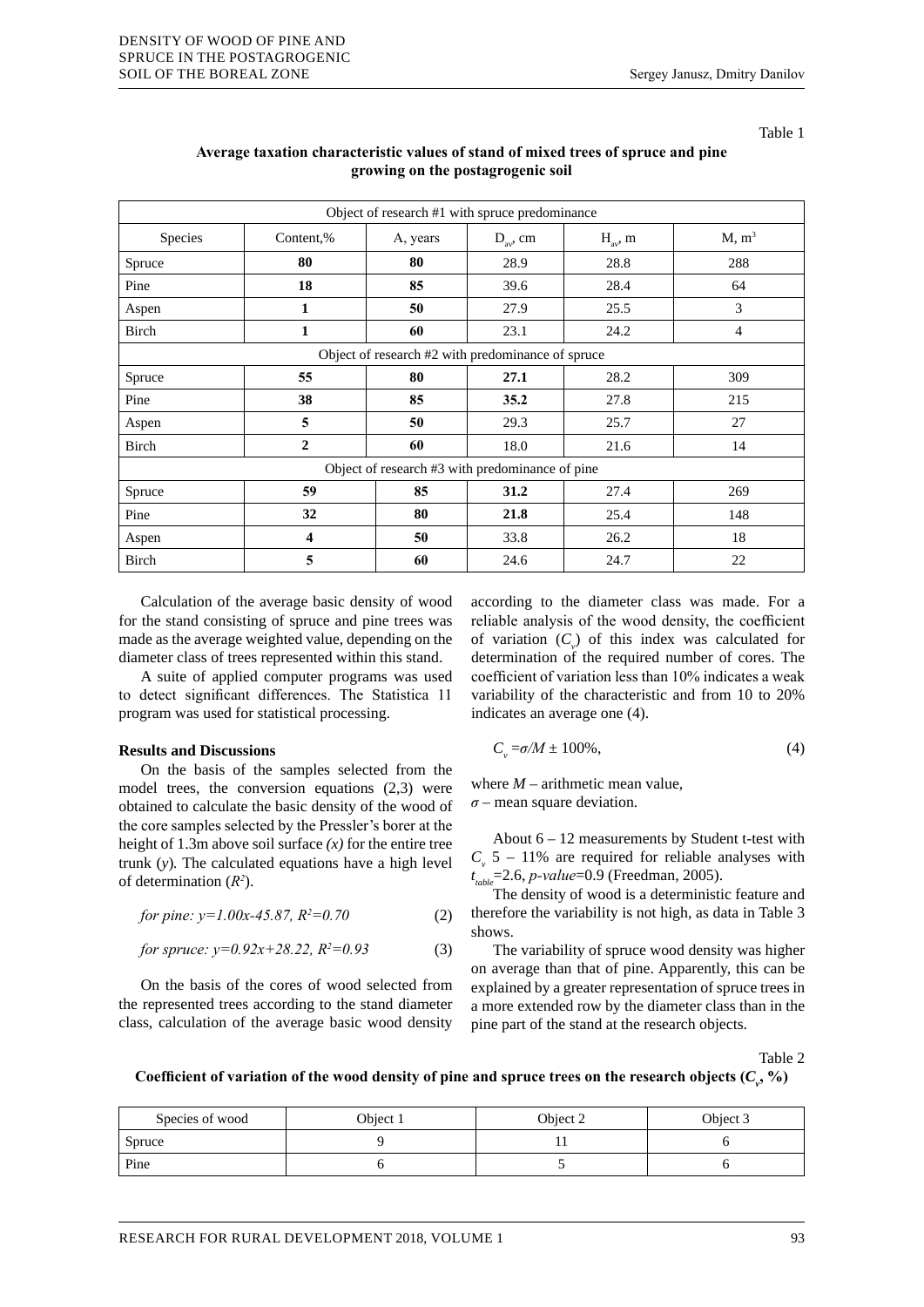Table 3

| Diameter class, cm | 12                           | 16                       | 20                       | 24                       | 28  | 32                       | 36                       | 40                       | 44                       | 48  |
|--------------------|------------------------------|--------------------------|--------------------------|--------------------------|-----|--------------------------|--------------------------|--------------------------|--------------------------|-----|
| #1                 |                              |                          |                          |                          |     |                          |                          |                          |                          |     |
| Spruce             | 412                          | 397                      | 406                      | 360                      | 356 | 382                      | 389                      | 436                      | 366                      | 412 |
|                    | 448                          | 446                      | 383                      | 356                      | 385 | 373                      | 360                      | 409/418                  | 341                      | 448 |
|                    | $\qquad \qquad \blacksquare$ | $\overline{\phantom{a}}$ | 376                      | 384                      | 413 | 419                      | 392                      | 387                      | 376                      | 379 |
| Pine               | $\overline{\phantom{a}}$     | $\overline{\phantom{a}}$ | ٠                        | $\overline{\phantom{a}}$ | 373 | 393                      | 374                      | 381                      | 367                      | 387 |
| #2                 |                              |                          |                          |                          |     |                          |                          |                          |                          |     |
| Spruce             | 406                          | 462                      | 445                      | 383                      | 408 | 437                      | 427                      | ۰                        | $\overline{\phantom{a}}$ |     |
|                    | 564                          | 407                      | 435                      | 390                      | 449 | 459                      | $\overline{\phantom{a}}$ | ٠                        | ٠                        |     |
| Pine               | $\overline{\phantom{0}}$     | ٠                        | $\overline{a}$           | 396                      | 348 | 404                      | 367                      | 377                      | 374                      | 323 |
|                    | $\overline{\phantom{a}}$     | $\overline{\phantom{a}}$ | $\overline{\phantom{a}}$ | 360                      | 381 | 370                      | 351                      | 380                      | 396                      | 377 |
| # $3$              |                              |                          |                          |                          |     |                          |                          |                          |                          |     |
| Spruce             | 414                          | 382                      | 373<br>365               | 377<br>397               | 420 | 446                      | 357                      | 412                      | $\overline{\phantom{a}}$ |     |
|                    | 411<br>389                   | 373<br>366               | 399<br>382               | 387                      | 379 | $\overline{\phantom{a}}$ | $\overline{\phantom{a}}$ | $\overline{\phantom{0}}$ | $\overline{\phantom{a}}$ |     |
| Pine               |                              |                          | 372                      | 356                      | 409 | 364                      | 358                      | 391                      | 398                      | 372 |
|                    | ٠                            | $\overline{\phantom{a}}$ | 353                      | 364                      | 404 | 369                      | 382                      | 366                      | 324                      | 353 |

**Basic density of spruce and pine wood at the research objects (kg m-3)**

For the investigated stands growing on the former arable land, one can observe an interesting regularity. The spruces have a higher density of wood than the pine storey of the stand (Table 3).

It should be noted that according to the different estimates, a similar pattern has been observed on the forest lands within the research region (Danilov, 2014; 2016).

However, according to the data of other authors, the basic density of pine wood is  $400 - 412$  kg m<sup>3</sup> and the basic density of spruces is  $380 - 390$  kg m<sup>3</sup> (Poluboyarinov, 1976; Smirnov, 2006).

At the same time, studies of the wood density of pines and spruces carried out in the plantation crop of pines and spruces located in the former hayfields and arable lands in the Leningrad and Pskov regions also showed that the density of wood is higher in spruce stands (Stepanenko, 2014; Danilov, 2017). This fact can be considered as demonstration of a different growth response.

The pines with their pioneering growth strategy are characterized by an accelerated growth of xylem thanks to the area of early wood in the annual growth in these conditions on the former arable lands.

Table 4

| ANOVA analysis of the significant difference between wood density of pine and spruce |  |
|--------------------------------------------------------------------------------------|--|
|--------------------------------------------------------------------------------------|--|

| Dispersion     | Sum of<br>squares | Degree of<br>freedom | Average<br>square | Actual Fisher's<br>variance ratio Fa | Theoretical<br>Fisher's variance<br>ratio $F, p=1\%$ | Null hypothesis<br>acceptance<br>probability |  |  |  |
|----------------|-------------------|----------------------|-------------------|--------------------------------------|------------------------------------------------------|----------------------------------------------|--|--|--|
| For the pine   |                   |                      |                   |                                      |                                                      |                                              |  |  |  |
| Total          | 81311.31          | 41                   |                   |                                      |                                                      |                                              |  |  |  |
| Variants       | 22541.54          | 2                    | 406.1438          | 0.987406                             | 5.194413                                             | 3.238096                                     |  |  |  |
| Residual       | 58769.77          | 39                   | 411.324           |                                      |                                                      |                                              |  |  |  |
| For the spruce |                   |                      |                   |                                      |                                                      |                                              |  |  |  |
| Total          | 81311.31          | 49                   |                   |                                      |                                                      |                                              |  |  |  |
| Variants       | 22541.54          | $\mathfrak{D}$       | 11270.77          | 9.013581523                          | 5.087373                                             | 0.000486                                     |  |  |  |
| Residual       | 58769.77          | 47                   | 1250.421          |                                      |                                                      |                                              |  |  |  |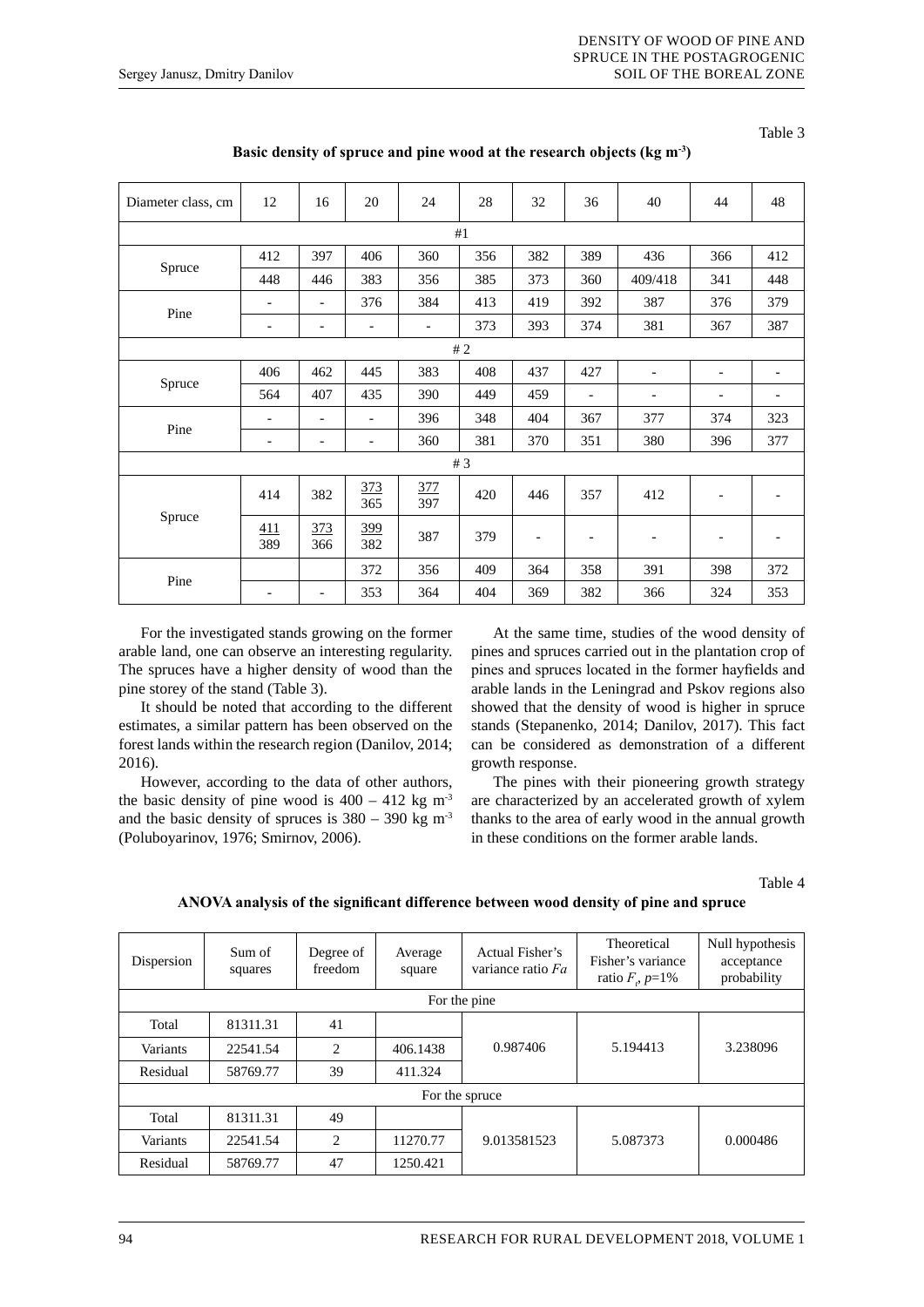The spruces have a more tolerant growth strategy, the xylem is formed in the areas of early and late wood in the annual growth. The previous studies have shown that in the improved conditions of growing or fertilizing, the pine actively increases the early wood area in its annual ring, while the spruce increases the growth of the late wood area in its annual growth (Danilov, 2012).

The average basic density of the pine wood within the pine cenosis is  $376 - 382$  kg m<sup>3</sup> and in fact the share of its presence in the stand does not affect this indicator. Taking into account the predominance of the spruce in the stand (research object 1), it has a smaller average basic density for the stand of 393 kg  $m<sup>3</sup>$  in comparison with the stand with a larger content of pine, where the spruce wood density is 436 kg m-3.

As to the spruce part of the stands, the share of its presence affects the density of wood significantly that was confirmed by the ANOVA (analysis of variance) (Table 4). As to the pine, no statistically significant difference between these research objects was found. Thus, the pine forms wood with more uniform density than the spruce does on the post-acrogenic soil regardless the stand composition**.**

# **Conclusions**

According to the results of the study of mixed spruce and pine stands growing on postagrogenic lands, the following conclusions can be drawn:

- 1. The stand content has a significant impact on the spruce wood density but not on the wood density of pine.
- 2. Pine forms wood with a more uniform density on old-arable lands than spruce does.
- 3. A denser wood of the spruce is formed on postagrogenic soil in comparison with the pine in the same growth conditions.

### **References**

- 1. Alyatin, M.V. (2006). Особенности происхождения, формирования и воспроизводства сложных ельников (Specifics of origin, formation and reproduction of complex spruce forests of the Izhorsk (Silurian) plateau) Dissertation of the candidate of agricultural sciences. St. Petersburg: State Forestry Academy, 133 c. (in Russian).
- 2. Chibisov, G.A. (2010). Смена сосны елью (Change of pine by spruce) Arkhangelsk: Publishing house of Northern Research Institute of Forestry.150 c. (in Russian).
- 3. Danilov, D.A., Belyaeva, N.V., & Melnikov, E.A. (2011). Результаты воздействия комплексного ухода на структуру и качество показателей древесины сосново-елового древостоя. (The results of the impact of complex care on the structure and quality of indicators of wood pine-spruce stands). *Bulletin of Saratov State Agriculture University named after Vavilov. 8,* 3–8. (in Russian).
- 4. Danilov, D.A., Zhigunov, A.V., Krasnovidov, A.N., Ryabinin, B.N., Neverovsky, V.Yu., & Anders (2016). Выращивание древесных насаждений на постагрогенных землях O.O. (Growing of tree stands on post-agrogenic lands) – Saint Petersburg: Publishing house of Polytechnic University, 130 c. (in Russian).
- 5. Danilov, D.A. (2015). Growing tree plantations of pine and spruce on the grounds postagrogenic Northwest. Towards a Sustainable Bioeconomy 21–23 October 2015, Sant Pau, Barcelona, 37–42.
- 6. Daugaviete, M., Lazdina, D., Bambe, B., Bardule, A., Bardulis, A., & Daugavietis, U. (2015). Productivity of different tree species in plantations and agricultural soils and related environmental impacts. *Baltic Forestry 21(2),* 349–358*.*
- 7. Daugaviete, M., Lazdins, А., Lazdina, D., Makovskis, K., & Daugavietis, U. (2017). Growth and yield of 15-year plantations of pine, spruce and birch in agricultural land – *Rural sustainability research 37 (332),*  рр. 38–59. DOI: 10.1515/plua-2017-0005.
- 8. Freedman, D. (2005). Statistical Models: Theory and Practice. Cambridge University Press. 424p.
- 9. Golubeva, L.V. (2015). Лесоводственно-экологическая трансформация постагрогенных земель на карбонатных отложениях в подзоне средней тайги Архангельской области (Forestry-ecological transformation of postagrogenic lands on carbonate deposit soils in subzone of middle taiga of Archangelsk region). Doctoral thesis of agriculture sciences, Archangelsk, 160 c. (in Russian).
- 10. Johansson, T. (1996). Site index curves for Norway Spruce (*Picea abies* (L.) Karst.) planted on abandoned farm land. *New Forests, 11:* 9–29*.*
- 11. Jyske, T. (2008). The effects of thinning and fertilisation on wood and tracheid properties of Norway spruce (Picea abies) – the results of long-term experiments. Department of Forest Resource Management, Faculty of Agriculture and Forestry University of Helsinki, Academic dissertation, 59 р.
- 12. Korchagov, S.A., & Melekhov, V.I. (2009). Влияние удобрений и комплексных уходов на формирование древесины сосны в лесных культурах (The effect of fertilizers and complex care on the formation of pine wood in forest cultures) "Izvestiya" Agricultural Academy named after Timiryazev. 2, 64–67. (in Russian).